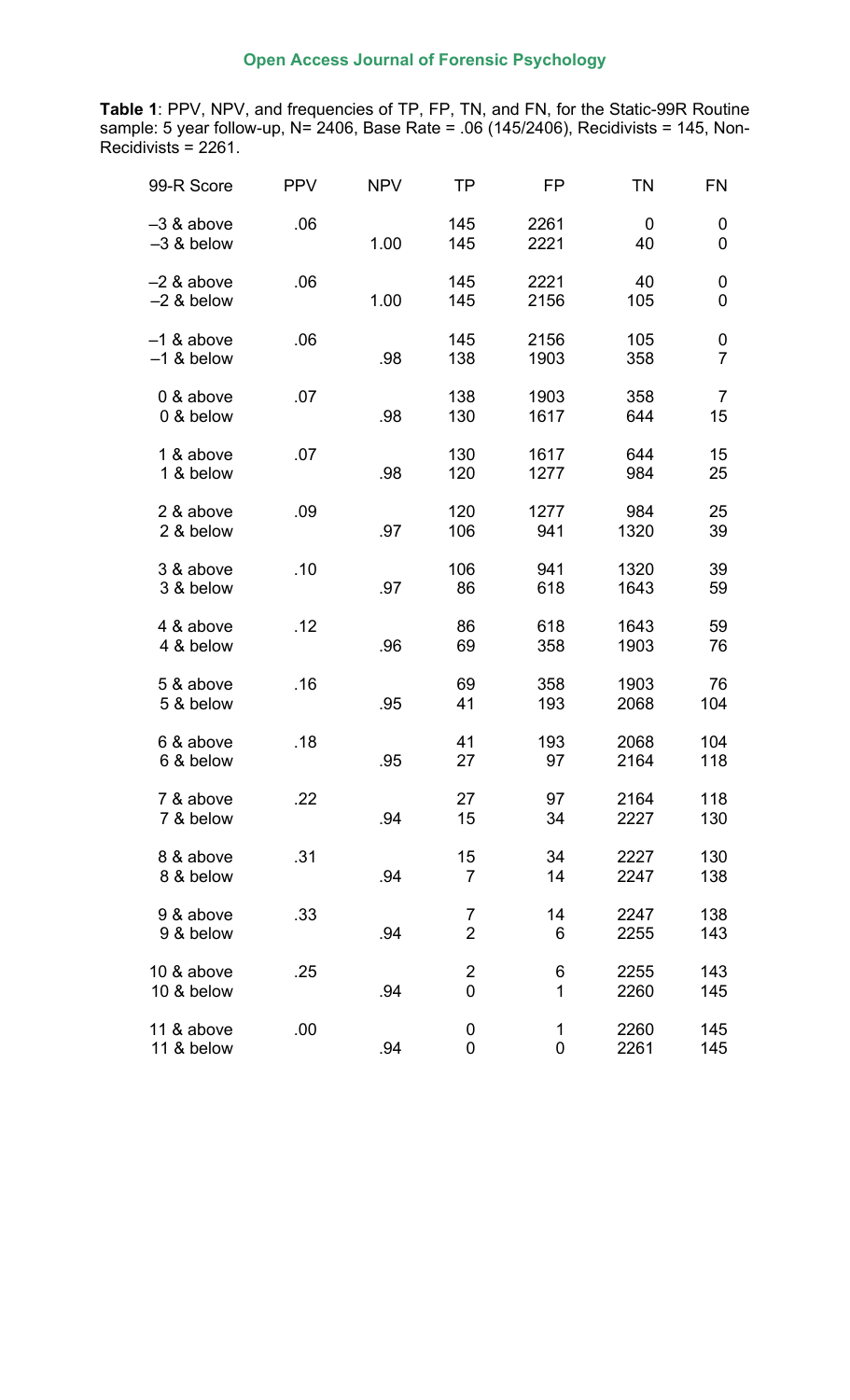**Table 2**: PPV, NPV, and frequencies of TP, FP, TN, and FN, for the Static-99R Pre-Selected for Treatment sample: 5 year follow-up, N= 1782, Base Rate = .09 (163/1782), Recidivists = 163, Non-Recidivists = 1619.

| 99-R Score                   | <b>PPV</b> | <b>NPV</b> | <b>TP</b>                        | <b>FP</b>                  | <b>TN</b>    | <b>FN</b>                                 |
|------------------------------|------------|------------|----------------------------------|----------------------------|--------------|-------------------------------------------|
| $-3$ & above<br>$-3$ & below | .09        | 1.00       | 163<br>163                       | 1619<br>1587               | 0<br>32      | 0<br>0                                    |
| $-2$ & above<br>$-2$ & below | .09        | .97        | 163<br>161                       | 1587<br>1557               | 32<br>62     | 0<br>$\overline{2}$                       |
| $-1$ & above<br>$-1$ & below | .09        | .98        | 161<br>159                       | 1557<br>1385               | 62<br>234    | $\overline{\mathbf{c}}$<br>$\overline{4}$ |
| 0 & above<br>0 & below       | .10        | .97        | 159<br>150                       | 1385<br>1148               | 234<br>471   | $\overline{4}$<br>13                      |
| 1 & above<br>1 & below       | .12        | .95        | 150<br>128                       | 1148<br>905                | 471<br>714   | 13<br>35                                  |
| 2 & above<br>2 & below       | .12        | .95        | 128<br>111                       | 905<br>641                 | 714<br>978   | 35<br>52                                  |
| 3 & above<br>3 & below       | .15        | .94        | 111<br>91                        | 641<br>429                 | 978<br>1190  | 52<br>72                                  |
| 4 & above<br>4 & below       | .18        | .94        | 91<br>70                         | 429<br>246                 | 1190<br>1373 | 72<br>93                                  |
| 5 & above<br>5 & below       | .22        | .93        | 70<br>46                         | 246<br>129                 | 1373<br>1490 | 93<br>117                                 |
| 6 & above<br>6 & below       | .26        | .92        | 46<br>25                         | 129<br>63                  | 1490<br>1556 | 117<br>138                                |
| 7 & above<br>7 & below       | .28        | .91        | 25<br>14                         | 63<br>32                   | 1556<br>1587 | 138<br>149                                |
| 8 & above<br>8 & below       | .30        | .91        | 14<br>$\overline{4}$             | 32<br>9                    | 1587<br>1610 | 149<br>159                                |
| 9 & above<br>9 & below       | .31        | .91        | 4<br>$\overline{2}$              | 9<br>3                     | 1610<br>1616 | 159<br>161                                |
| 10 & above<br>10 & below     | .40        | .91        | $\overline{2}$<br>$\overline{0}$ | 3<br>$\mathbf{1}$          | 1616<br>1618 | 161<br>163                                |
| 11 & above<br>11 & below     | .00        | .91        | $\mathbf 0$<br>0                 | $\mathbf 1$<br>$\mathbf 0$ | 1618<br>1619 | 163<br>163                                |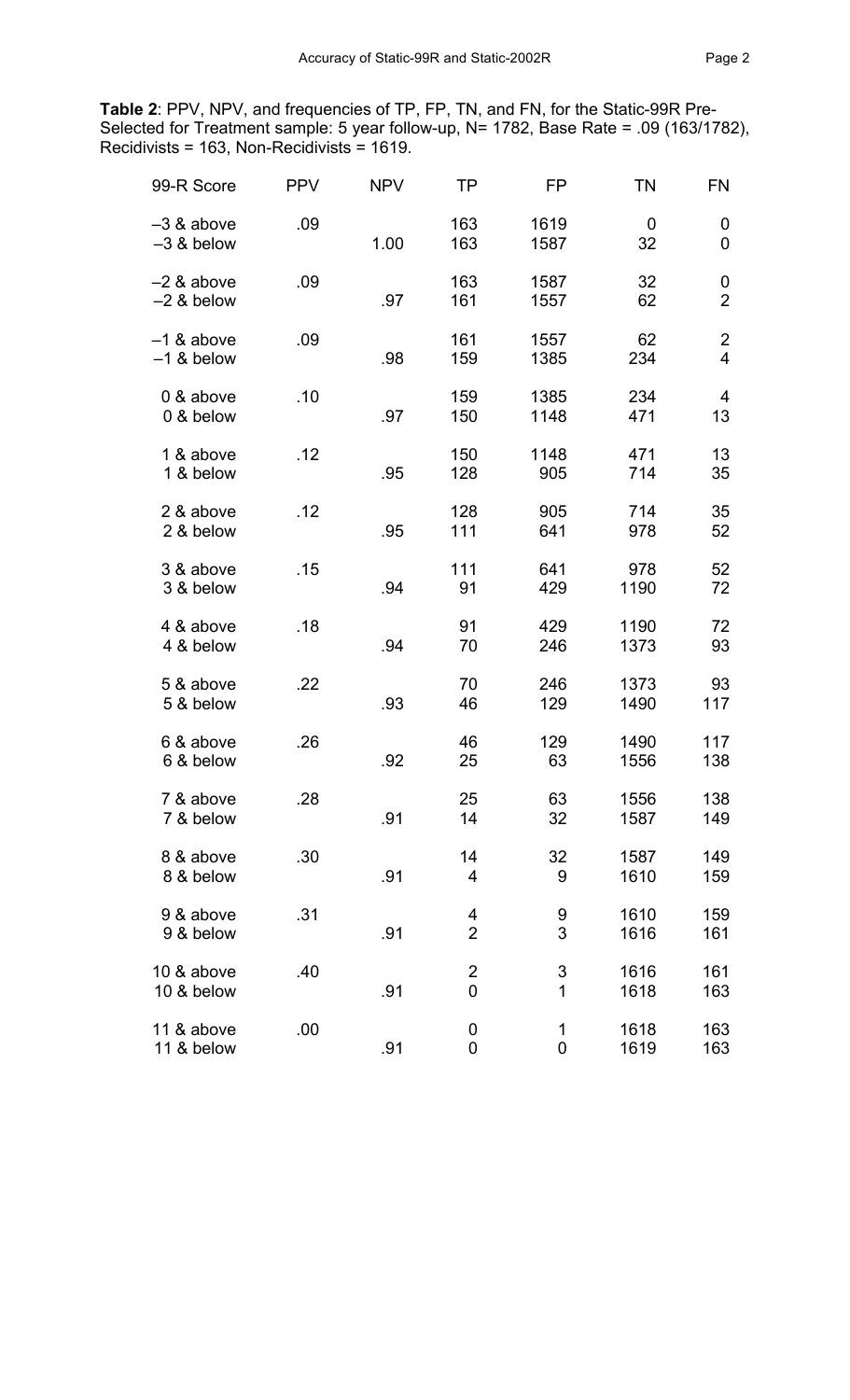**Table 3**: PPV, NPV, and frequencies of TP, FP, TN, and FN, for the Static-99R Non-Routine sample: 5 year follow-up, N= 3353, Base Rate = .15 (497/3353), Recidivists = 497, Non-Recidivists = 2856.

| 99-R Score                   | <b>PPV</b> | <b>NPV</b> | ΤP               | FP                  | <b>TN</b>    | <b>FN</b>  |
|------------------------------|------------|------------|------------------|---------------------|--------------|------------|
| $-3$ & above<br>$-3$ & below | .15        | 1.00       | 497<br>497       | 2856<br>2818        | 0<br>38      | 0<br>0     |
| $-2$ & above<br>$-2$ & below | .15        | .95        | 497<br>493       | 2818<br>2774        | 38<br>82     | 0<br>4     |
| $-1$ & above<br>$-1$ & below | .15        | .97        | 493<br>486       | 2774<br>2544        | 82<br>312    | 4<br>11    |
| 0 & above<br>0 & below       | .16        | .95        | 486<br>467       | 2544<br>2238        | 312<br>618   | 11<br>30   |
| 1 & above<br>1 & below       | .17        | .94        | 467<br>435       | 2238<br>1885        | 618<br>971   | 30<br>62   |
| 2 & above<br>2 & below       | .19        | .93        | 435<br>398       | 1885<br>1529        | 971<br>1327  | 62<br>99   |
| 3 & above<br>3 & below       | .21        | .92        | 398<br>343       | 1529<br>1157        | 1327<br>1699 | 99<br>154  |
| 4 & above<br>4 & below       | .23        | .90        | 343<br>272       | 1157<br>776         | 1699<br>2080 | 154<br>225 |
| 5 & above<br>5 & below       | .26        | .89        | 272<br>193       | 776<br>455          | 2080<br>5401 | 225<br>304 |
| 6 & above<br>6 & below       | .30        | .87        | 193<br>114       | 455<br>240          | 2401<br>2616 | 304<br>383 |
| 7 & above<br>7 & below       | .32        | .86        | 114<br>60        | 240<br>110          | 2616<br>2746 | 383<br>437 |
| 8 & above<br>8 & below       | .35        | .86        | 60<br>24         | 110<br>37           | 2746<br>2819 | 437<br>473 |
| 9 & above<br>9 & below       | .39        | .85        | 24<br>8          | 37<br>9             | 2819<br>2847 | 473<br>489 |
| 10 & above<br>10 & below     | .47        | .85        | 8<br>$\mathbf 0$ | 9<br>$\overline{2}$ | 2847<br>2854 | 489<br>497 |
| 11 & above<br>11 & below     | .00        | .85        | 0<br>$\mathbf 0$ | $\overline{2}$<br>0 | 2854<br>2856 | 497<br>497 |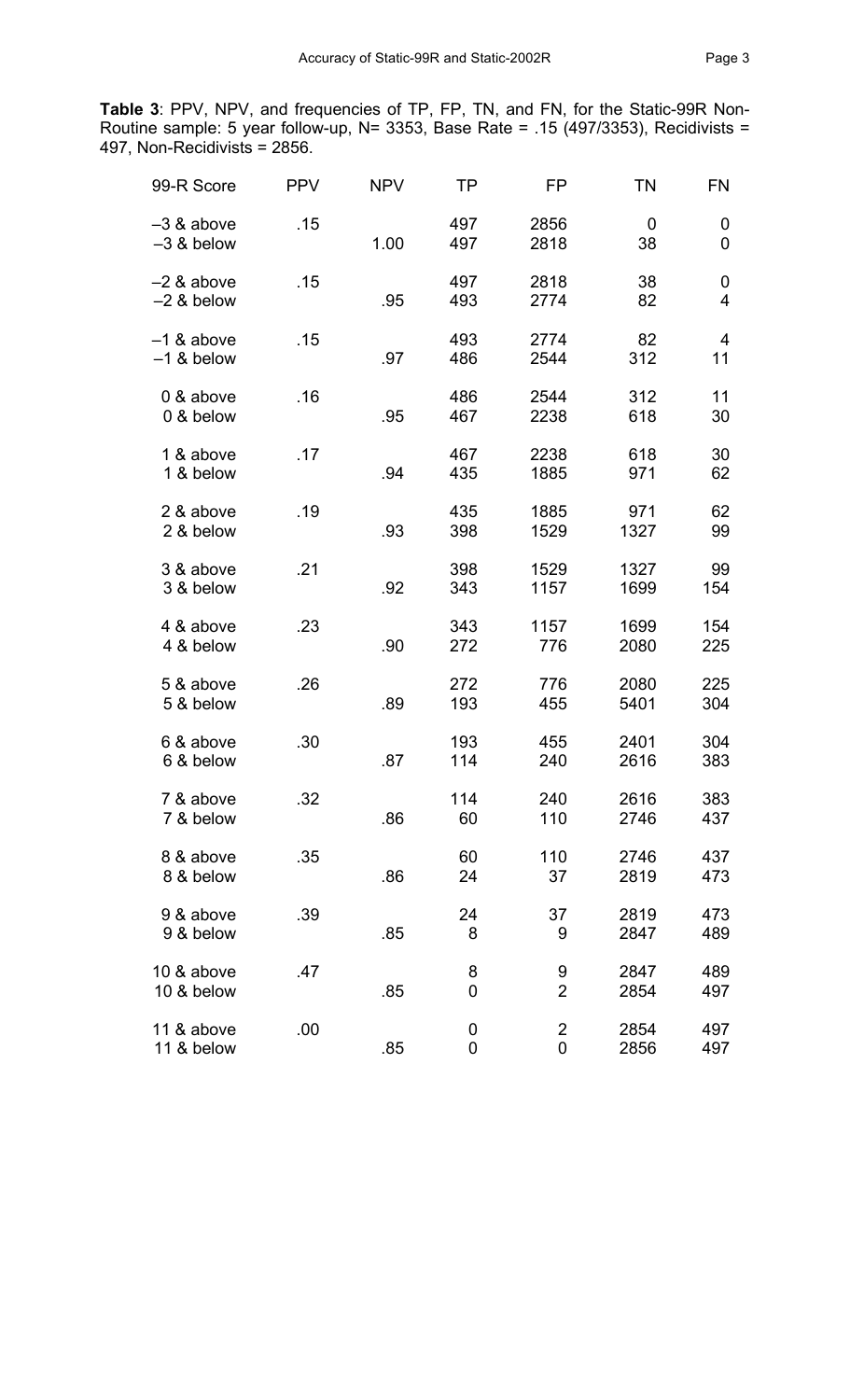**Table 4**: PPV, NPV, and frequencies of TP, FP, TN, and FN, for the Static-99R High-Risk sample: 5 year follow-up, N= 1313, Base Rate = .21 (276/1313), Recidivists = 276, Non-Recidivists = 1037

| 99-R Score                   | <b>PPV</b> | <b>NPV</b> | ΤP         | FP                   | ΤN                   | FN                  |
|------------------------------|------------|------------|------------|----------------------|----------------------|---------------------|
| $-3$ & above<br>$-3$ & below | .21        | 1.00       | 276<br>276 | 1037<br>1036         | 0<br>1               | 0<br>0              |
| $-2$ & above<br>$-2$ & below | .21        | 1.00       | 276<br>276 | 1036<br>1030         | 1<br>$\overline{7}$  | 0<br>0              |
| $-1$ & above<br>$-1$ & below | .21        | .95        | 276<br>274 | 1030<br>1000         | $\overline{7}$<br>37 | 0<br>$\overline{2}$ |
| 0 & above<br>0 & below       | .22        | .94        | 274<br>271 | 1000<br>959          | 37<br>78             | $\overline{2}$<br>5 |
| 1 & above<br>1 & below       | .22        | .94        | 271<br>266 | 959<br>873           | 78<br>164            | 5<br>10             |
| 2 & above<br>2 & below       | .23        | .90        | 266<br>250 | 873<br>801           | 164<br>236           | 10<br>26            |
| 3 & above<br>3 & below       | .24        | .88        | 250<br>227 | 801<br>663           | 236<br>374           | 26<br>49            |
| 4 & above<br>4 & below       | .26        | .86        | 227<br>185 | 663<br>485           | 374<br>552           | 49<br>91            |
| 5 & above<br>5 & below       | .28        | .84        | 185<br>139 | 485<br>301           | 552<br>736           | 91<br>137           |
| 6 & above<br>6 & below       | .32        | .82        | 139<br>86  | 301<br>165           | 736<br>872           | 137<br>190          |
| 7 & above<br>7 & below       | .34        | .81        | 86<br>44   | 165<br>76            | 872<br>961           | 190<br>232          |
| 8 & above<br>8 & below       | .37        | .80        | 44<br>20   | 76<br>28             | 961<br>1009          | 232<br>256          |
| 9 & above<br>9 & below       | .42        | .79        | 20<br>6    | 28<br>$\overline{7}$ | 1009<br>1030         | 256<br>270          |
| 10 & above<br>10 & below     | .46        | .79        | 6<br>0     | 7<br>$\overline{2}$  | 1030<br>1035         | 270<br>276          |
| 11 & above<br>11 & below     | .00        | .79        | 0<br>0     | $\overline{2}$<br>0  | 1035<br>1037         | 276<br>276          |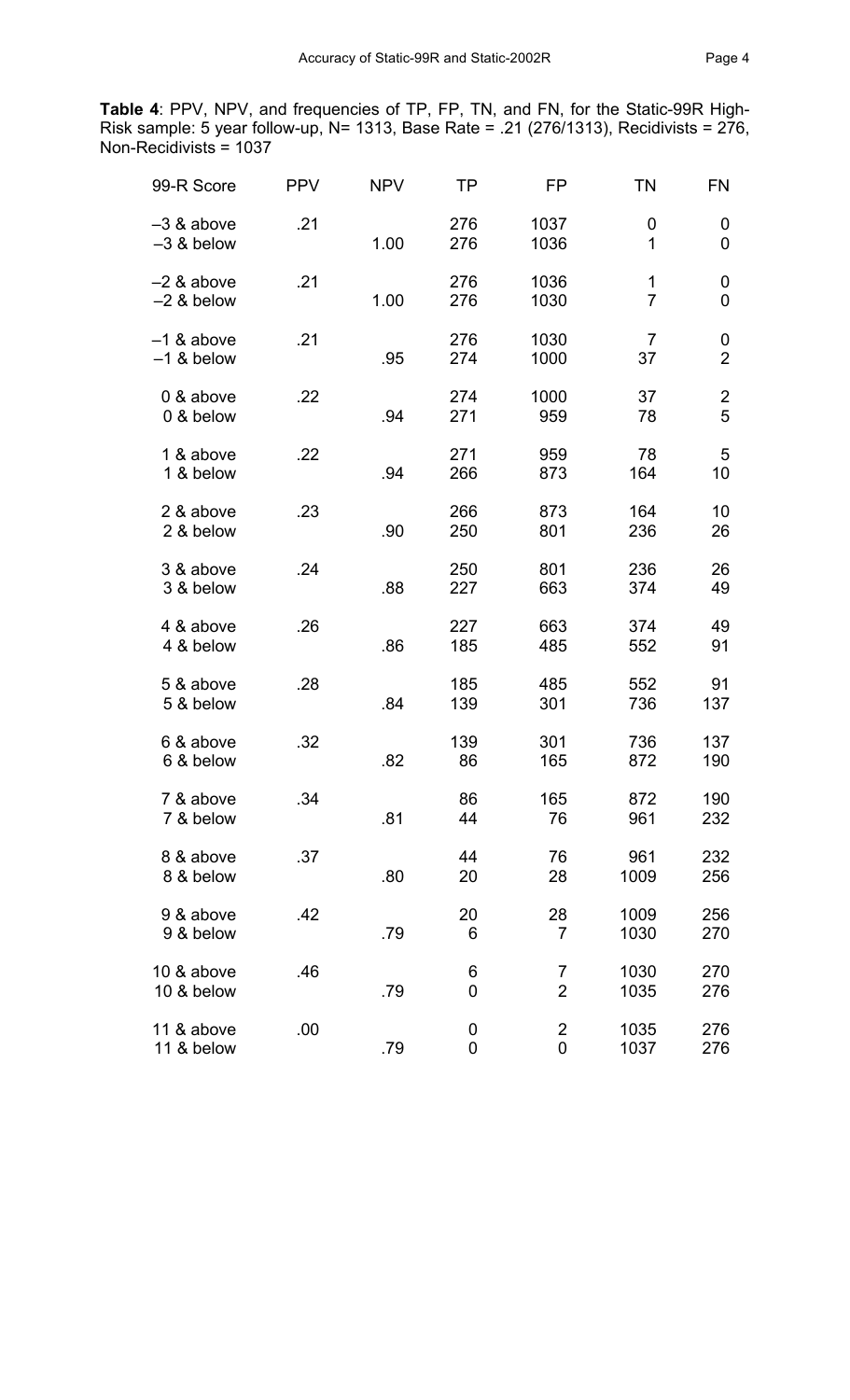## **Table 5**

| <b>Positive</b> | True<br>41                   | False<br>193                   | <b>Totals</b><br>234 |
|-----------------|------------------------------|--------------------------------|----------------------|
| Negative        | <b>True Positive</b><br>104  | <b>False Positive</b><br>2,068 | 2,172                |
| Totals          | <b>False Negative</b><br>145 | <b>True Negative</b><br>2,261  | 2,406                |

Using Routine Sample Static-99R scores of 6 and below, Table 6 demonstrates how NPVs are computed. Note that there are a total of 2,172 rule-out predictions, and 2,068 of those decisions are TNs, and 104 of those 2,172 decisions are FNs. If ruling-out recidivism risk for all Routine Sample Static-99R scores of 6 and below, the data indicate that an evaluator would be correct in 95% of cases (2,068 of a total of 2,172 ruleout decisions).

## **Table 6**

| <b>Positive</b> | True<br>27                    | False<br>97                    | <b>Totals</b><br>124 |
|-----------------|-------------------------------|--------------------------------|----------------------|
| <b>Negative</b> | <b>True Positive</b><br>1,118 | <b>False Positive</b><br>2,164 | 2,282                |
| Totals          | <b>False Negative</b><br>145  | <b>True Negative</b><br>2,261  | 2,406                |

**Table 7**: PPV and NPV for a Static-99R score of 6 and above, and 6 and below, for all four comparison groups for 5-year follow-ups.

|            | Routine | Pre-selected | Non-routine | High-risk |
|------------|---------|--------------|-------------|-----------|
| <b>PPV</b> | .18     | .25          | .30         | .32       |
| <b>NPV</b> | .95     | .92          | .87         | .82       |

Table 7 demonstrates how PPVS gradually increase as base rates increase. Correspondingly, NPVs gradually decrease as base rates increase.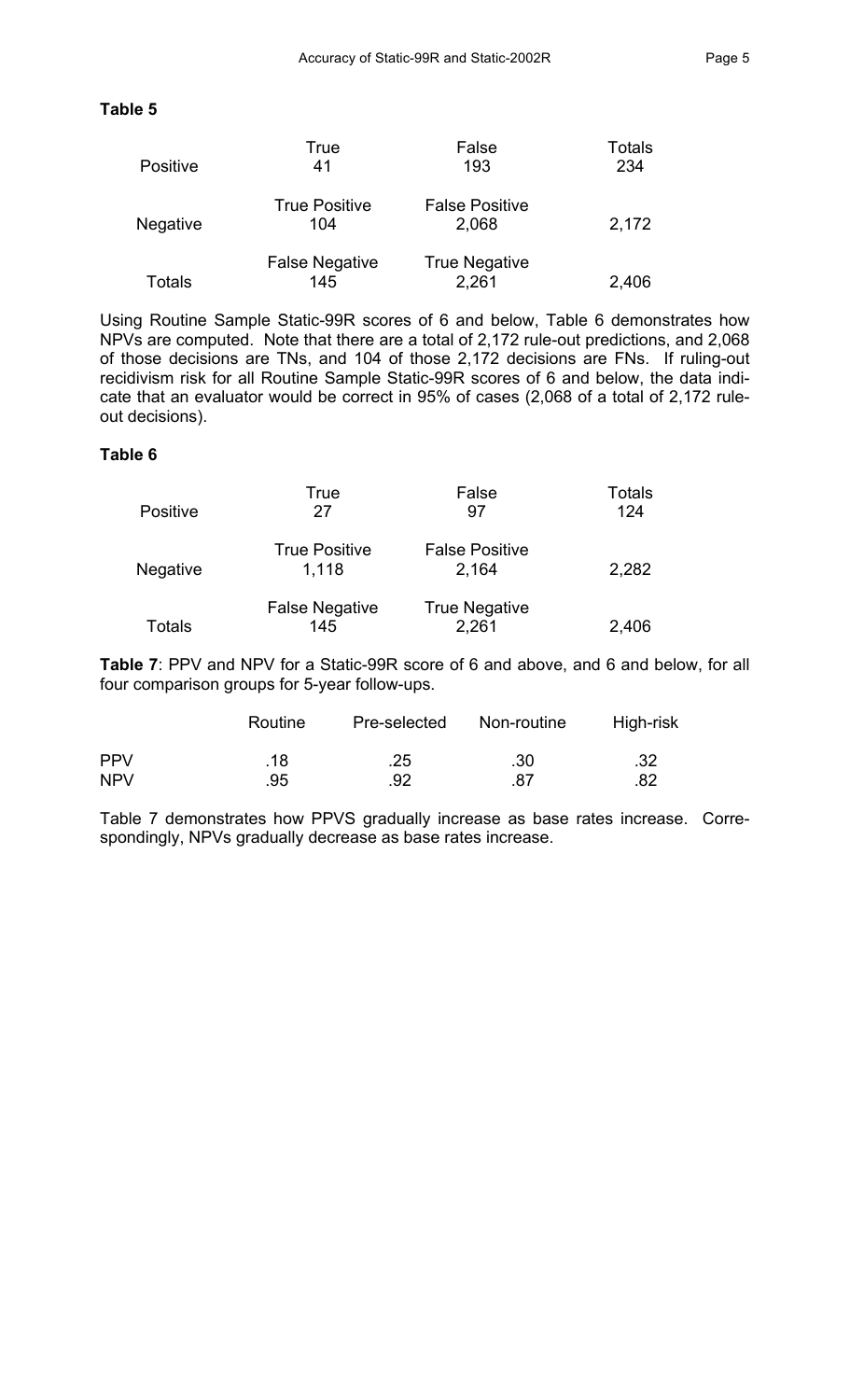**Table 8**: PPV, NPV and frequencies of TP, FP, TN, and FN for the Static-99R Preselected for Treatment sample: 10 year follow-up, N= 866, Base Rate = .14 (118/866), Recidivists = 118, Non-Recidivists = 748

| 99-R Score                   | <b>PPV</b> | <b>NPV</b> | <b>TP</b>           | FP                                        | <b>TN</b>         | <b>FN</b>                     |
|------------------------------|------------|------------|---------------------|-------------------------------------------|-------------------|-------------------------------|
| $-3$ & above<br>$-3$ & below | .14        | 1.00       | 118<br>118          | 748<br>732                                | $\mathbf 0$<br>16 | 0<br>0                        |
| $-2$ & above<br>$-2$ & below | .14        | .93        | 118<br>116          | 732<br>722                                | 16<br>26          | $\mathbf 0$<br>$\overline{2}$ |
| $-1$ & above<br>$-1$ & below | .14        | .95        | 116<br>112          | 722<br>641                                | 26<br>107         | $\overline{c}$<br>6           |
| 0 & above<br>0 & below       | .15        | .93        | 112<br>102          | 641<br>537                                | 107<br>211        | 6<br>16                       |
| 1 & above<br>1 & below       | .16        | .93        | 102<br>93           | 537<br>415                                | 211<br>333        | 16<br>25                      |
| 2 & above<br>2 & below       | .18        | .91        | 93<br>73            | 415<br>293                                | 333<br>455        | 25<br>45                      |
| 3 & above<br>3 & below       | .20        | .90        | 73<br>60            | 293<br>196                                | 455<br>552        | 45<br>58                      |
| 4 & above<br>4 & below       | .23        | .90        | 60<br>46            | 196<br>99                                 | 552<br>649        | 58<br>72                      |
| 5 & above<br>5 & below       | .32        | .88        | 46<br>27            | 99<br>51                                  | 649<br>697        | 72<br>91                      |
| 6 & above<br>6 & below       | .35        | .88        | 27<br>15            | 51<br>26                                  | 697<br>722        | 91<br>103                     |
| 7 & above<br>7 & below       | .37        | .87        | 15<br>8             | 26<br>16                                  | 722<br>732        | 103<br>110                    |
| 8 & above<br>8 & below       | .33        | .86        | 8<br>1              | 16<br>5                                   | 732<br>743        | 110<br>117                    |
| 9 & above<br>9 & below       | .17        | .86        | 1<br>$\overline{0}$ | 5<br>$\overline{2}$                       | 743<br>746        | 117<br>118                    |
| 10 & above<br>10 & below     | .00        | .86        | 0<br>0              | $\overline{\mathbf{c}}$<br>$\overline{1}$ | 746<br>747        | 118<br>118                    |
| 11 & above<br>11 & below     | .00        | .86        | 0<br>0              | $\mathbf 1$<br>$\mathbf 0$                | 747<br>748        | 118<br>118                    |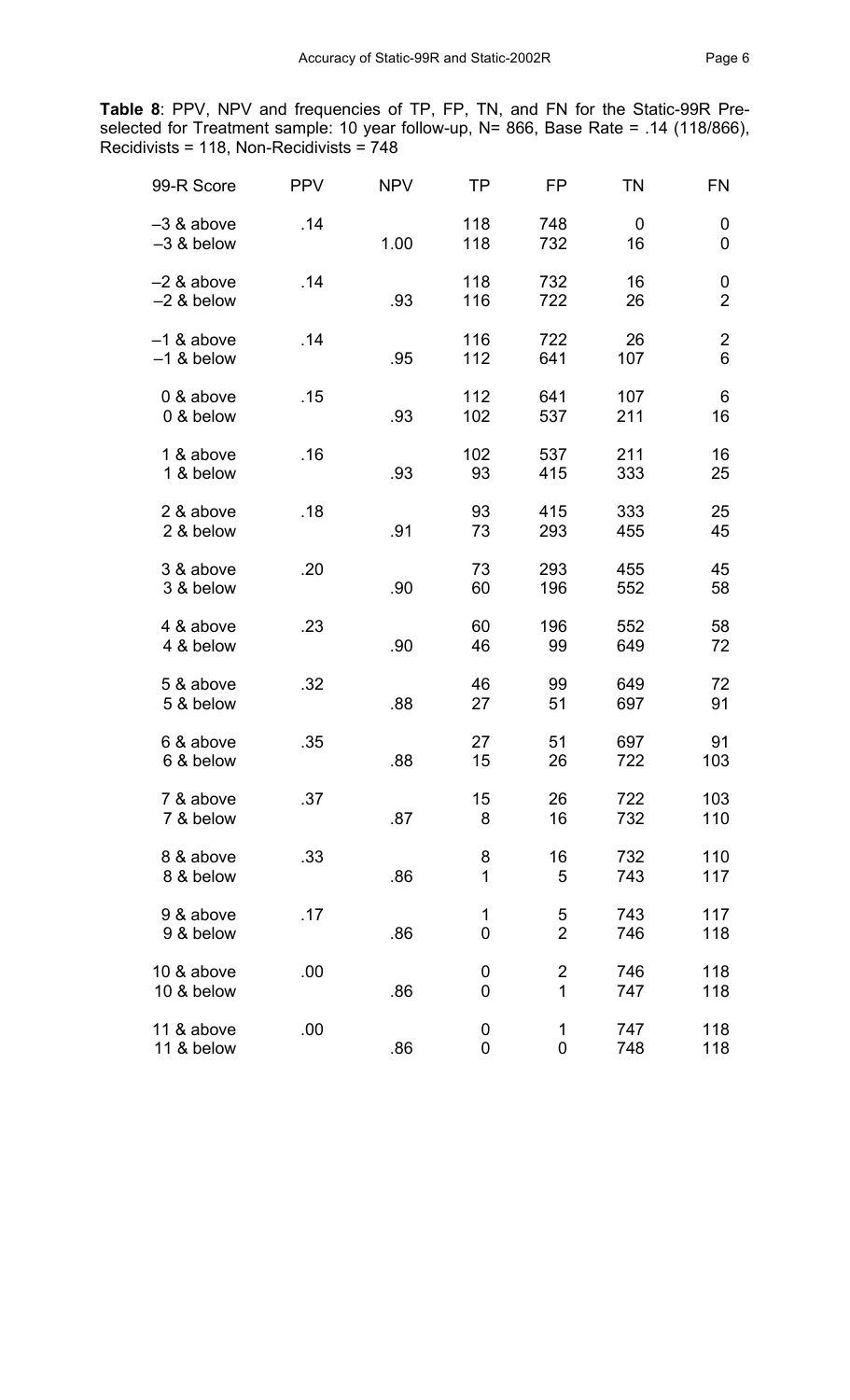**Table 9**: PPV, NPV, and frequencies of TP, FP, TN, and FN for the Static-99R Non-Routine sample: 10 year follow-up, N=1626, Base Rate = .20 (332/1626), Recidivists = 332, Non-Recidivists = 1294.

| 99-R Score                   | <b>PPV</b> | <b>NPV</b> | TP                  | FP                            | <b>TN</b>    | FN                  |
|------------------------------|------------|------------|---------------------|-------------------------------|--------------|---------------------|
| $-3$ & above<br>$-3$ & below | .20        | 1.00       | 332<br>332          | 1294<br>1278                  | 0<br>16      | 0<br>0              |
| $-2$ & above<br>$-2$ & below | .21        | .93        | 332<br>330          | 1278<br>1266                  | 16<br>28     | 0<br>$\overline{2}$ |
| $-1$ & above<br>$-1$ & below | .21        | .94        | 330<br>324          | 1266<br>1163                  | 28<br>131    | 2<br>8              |
| 0 & above<br>0 & below       | .22        | .93        | 324<br>311          | 1163<br>1030                  | 131<br>264   | 8<br>21             |
| 1 & above<br>1 & below       | .23        | .93        | 311<br>297          | 1030<br>857                   | 264<br>437   | 21<br>35            |
| 2 & above<br>2 & below       | .26        | .90        | 297<br>263          | 857<br>703                    | 437<br>591   | 35<br>69            |
| 3 & above<br>3 & below       | .27        | .88        | 263<br>227          | 703<br>540                    | 591<br>754   | 69<br>105           |
| 4 & above<br>4 & below       | .30        | .86        | 227<br>178          | 540<br>339                    | 754<br>955   | 105<br>154          |
| 5 & above<br>5 & below       | .34        | .84        | 178<br>118          | 339<br>185                    | 955<br>1109  | 154<br>214          |
| 6 & above<br>6 & below       | .39        | .82        | 118<br>70           | 185<br>103                    | 1109<br>1191 | 214<br>262          |
| 7 & above<br>7 & below       | .40        | .81        | 70<br>33            | 103<br>54                     | 1191<br>1240 | 262<br>299          |
| 8 & above<br>8 & below       | .38        | .80        | 33<br>13            | 54<br>21                      | 1240<br>1273 | 299<br>319          |
| 9 & above<br>9 & below       | .38        | .80        | 13<br>4             | 21<br>8                       | 1273<br>1286 | 319<br>328          |
| 10 & above<br>10 & below     | .33        | .80        | 4<br>$\overline{0}$ | 8<br>$\overline{2}$           | 1286<br>1292 | 328<br>332          |
| 11 & above<br>11 & below     | .00        | .80        | 0<br>$\mathbf 0$    | $\overline{2}$<br>$\mathbf 0$ | 1292<br>1294 | 332<br>332          |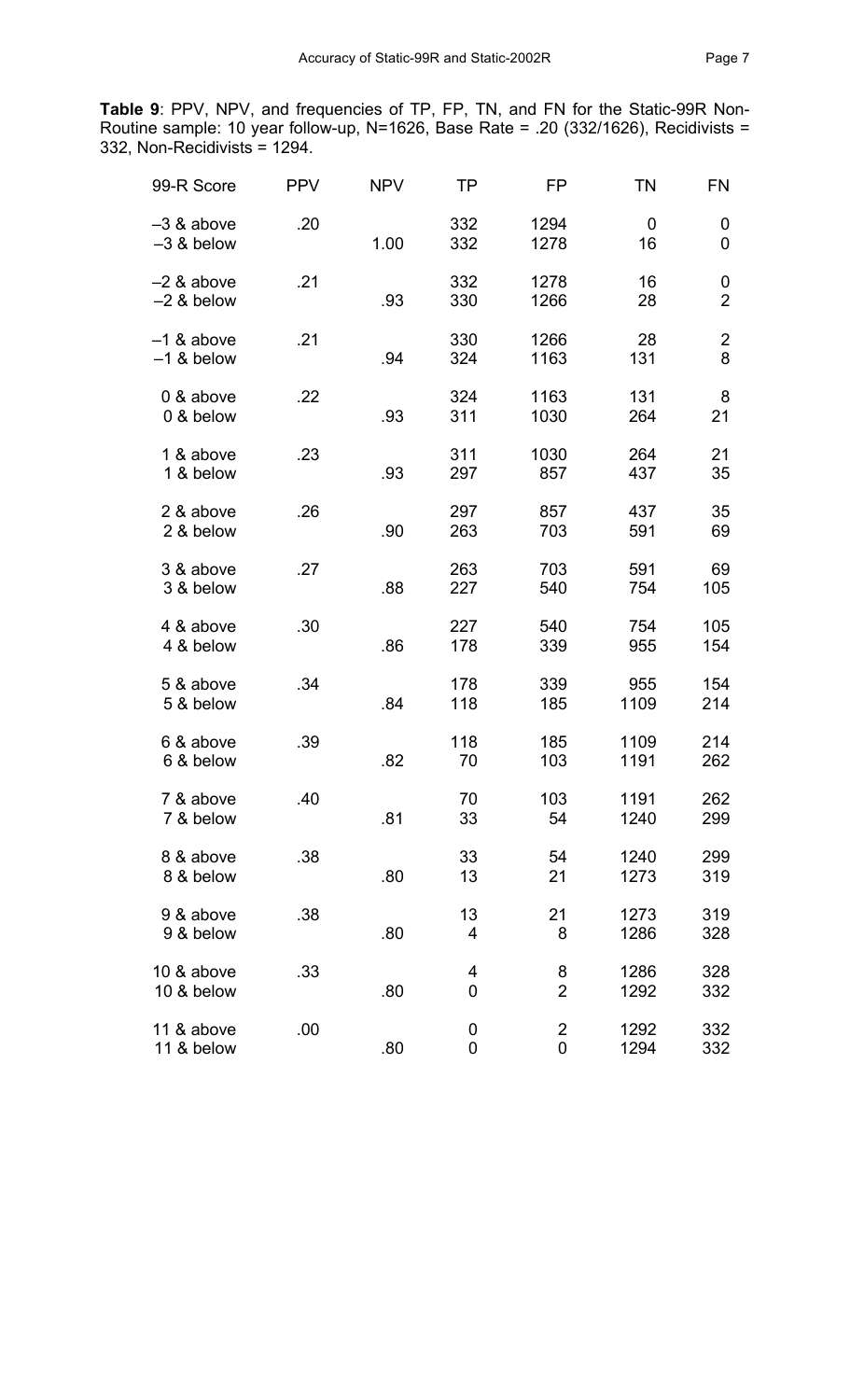**Table 10**: PPV, NPV, and frequencies of TP, FP, TN, and FN for the Static-99R High Risk/need Group: 10 year follow-up, N= 703, Base Rate = .29 (204/703), Recidivists = 204, Non-Recidivists = 499.

| 99-R Score                 | <b>PPV</b> | <b>NPV</b> | <b>TP</b>           | FP               | ΤN                   | FN                  |
|----------------------------|------------|------------|---------------------|------------------|----------------------|---------------------|
| -3 & above<br>$-3$ & below | .29        | .00        | 204<br>204          | 499<br>499       | 0<br>0               | 0<br>$\mathbf 0$    |
| -2 & above<br>$-2$ & below | .29        | 1.00       | 204<br>204          | 499<br>497       | 0<br>$\overline{2}$  | 0<br>0              |
| -1 & above<br>$-1$ & below | .29        | .92        | 204<br>202          | 497<br>475       | $\overline{2}$<br>24 | 0<br>$\overline{2}$ |
| 0 & above<br>0 & below     | .30        | .91        | 202<br>199          | 475<br>447       | 24<br>52             | $\mathbf{2}$<br>5   |
| 1 & above<br>1 & below     | .31        | .91        | 199<br>194          | 447<br>396       | 52<br>103            | 5<br>10             |
| 2 & above<br>2 & below     | .33        | .85        | 194<br>180          | 396<br>368       | 103<br>131           | 10<br>24            |
| 3 & above<br>3 & below     | .33        | .81        | 180<br>158          | 368<br>308       | 131<br>191           | 24<br>46            |
| 4 & above<br>4 & below     | .34        | .78        | 158<br>124          | 308<br>212       | 191<br>287           | 46<br>80            |
| 5 & above<br>5 & below     | .37        | .76        | 124<br>85           | 212<br>118       | 287<br>381           | 80<br>119           |
| 6 & above<br>6 & below     | .42        | .74        | 85<br>53            | 118<br>67        | 381<br>432           | 119<br>151          |
| 7 & above<br>7 & below     | .44        | .72        | 53<br>24            | 67<br>35         | 432<br>464           | 151<br>180          |
| 8 & above<br>8 & below     | .41        | .72        | 24<br>12            | 35<br>15         | 464<br>484           | 180<br>192          |
| 9 & above<br>9 & below     | .44        | .71        | 12<br>4             | 15<br>6          | 484<br>493           | 192<br>200          |
| 10 & above<br>10 & below   | .40        | .71        | 4<br>$\overline{0}$ | 6<br>1           | 493<br>498           | 200<br>204          |
| 11 & above<br>11 & below   | .00        | .71        | 0<br>$\mathbf 0$    | 1<br>$\mathbf 0$ | 498<br>499           | 204<br>204          |

**Table 11**: Recidivism base rates, and sample sizes, for each Static-99R comparison group.

|         | Routine   | Pre-selected | Non-routine | High-risk  |
|---------|-----------|--------------|-------------|------------|
| 5 year  | .06(2406) | .09 (1782)   | .15(3353)   | .21 (1313) |
| 10 year | N/A       | .14 (866)    | .20(1626)   | .29(703)   |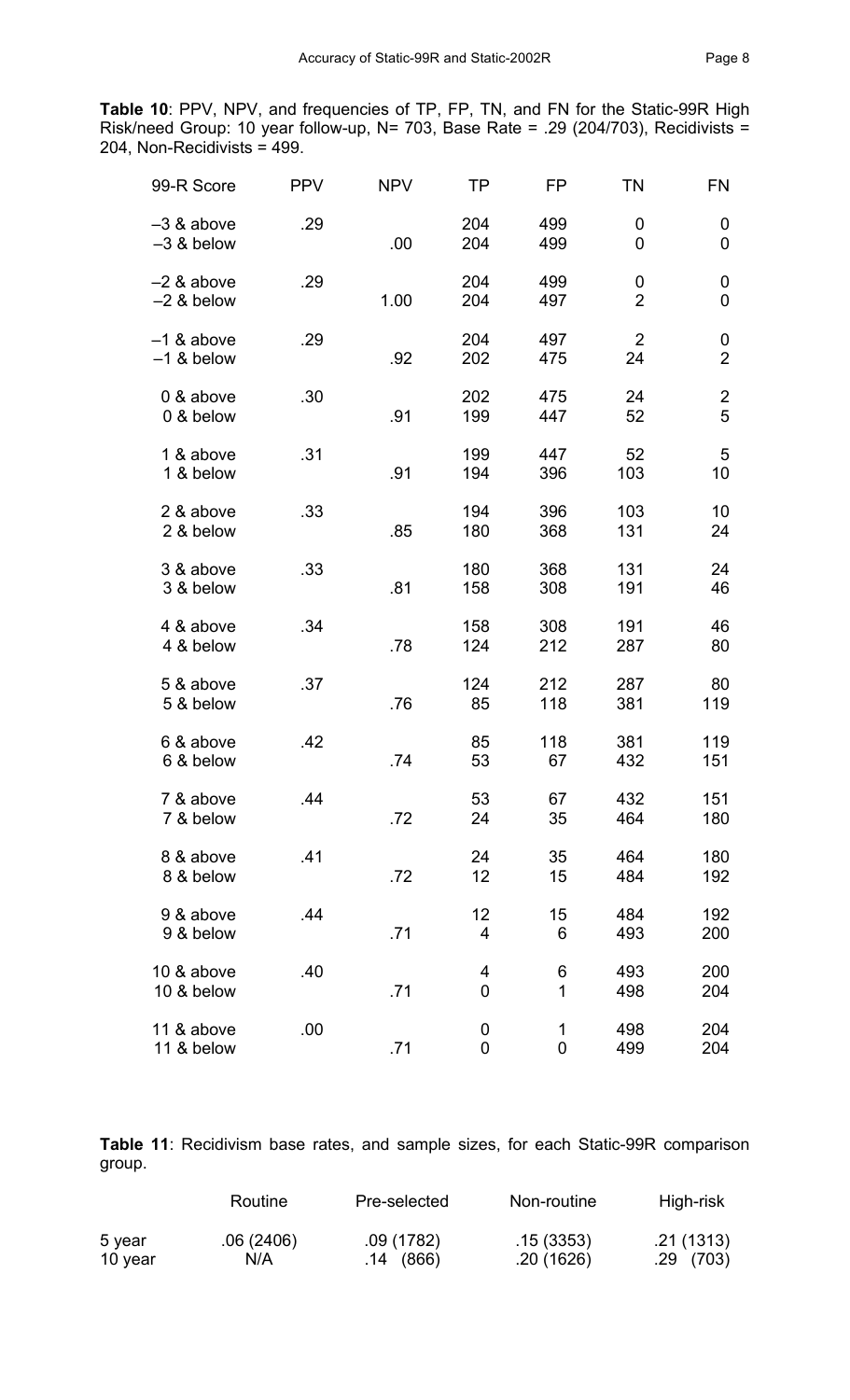**Table 12**: PPV, NPV, and frequencies of TP, FP, TN, and FN, for the Static-2002R Routine sample: 5 year follow-up, N= 526, Base Rate = .05 (28/526), Recidivists = 28, Non-Recidivists = 498.

| 99-R Score                   | <b>PPV</b> | <b>NPV</b> | ΤP                    | FP                  | TN         | FN                               |
|------------------------------|------------|------------|-----------------------|---------------------|------------|----------------------------------|
| $-2$ & above<br>$-2$ & below | .05        | 1.00       | 28<br>28              | 498<br>490          | 0<br>8     | 0<br>0                           |
| $-1$ & above<br>$-1$ & below | .05        | 1.00       | 28<br>28              | 490<br>474          | 8<br>24    | 0<br>$\mathbf 0$                 |
| 0 & above<br>0 & below       | .06        | 1.00       | 28<br>28              | 474<br>438          | 24<br>60   | 0<br>0                           |
| 1 & above<br>1 & below       | .06        | .99        | 28<br>27              | 438<br>391          | 60<br>107  | $\boldsymbol{0}$<br>$\mathbf{1}$ |
| 2 & above<br>2 & below       | .06        | .99        | 27<br>26              | 391<br>335          | 107<br>163 | 1<br>$\overline{2}$              |
| 3 & above<br>3 & below       | .07        | .98        | 26<br>24              | 335<br>267          | 163<br>231 | $\overline{c}$<br>$\overline{4}$ |
| 4 & above<br>4 & below       | .08        | .98        | 24<br>21              | 267<br>191          | 231<br>307 | 4<br>$\overline{7}$              |
| 5 & above<br>5 & below       | .10        | .97        | 21<br>16              | 191<br>127          | 307<br>371 | $\overline{7}$<br>12             |
| 6 & above<br>6 & below       | .11        | .96        | 16<br>12              | 127<br>64           | 371<br>434 | 12<br>16                         |
| 7 & above<br>7 & below       | .16        | .96        | 12<br>$\overline{7}$  | 64<br>30            | 434<br>468 | 16<br>21                         |
| 8 & above<br>8 & below       | .19        | .95        | $\overline{7}$<br>4   | 30<br>12            | 468<br>486 | 21<br>24                         |
| 9 & above<br>9 & below       | .25        | .95        | 4<br>1                | 12<br>3             | 486<br>495 | 24<br>27                         |
| 10 & above<br>10 & below     | .25        | .95        | 1<br>$\mathbf 1$      | $\sqrt{3}$<br>1     | 495<br>497 | 27<br>27                         |
| 11 & above<br>11 & below     | .50        | .95        | 1<br>$\mathbf 0$      | 1<br>$\overline{0}$ | 497<br>498 | 27<br>28                         |
| 12 & above<br>12 & below     | .00        | .95        | 0<br>0                | 0<br>0              | 498<br>498 | 28<br>28                         |
| 13 & above<br>13 & below     | .00        | .95        | $\boldsymbol{0}$<br>0 | 0<br>$\mathbf 0$    | 498<br>498 | 28<br>28                         |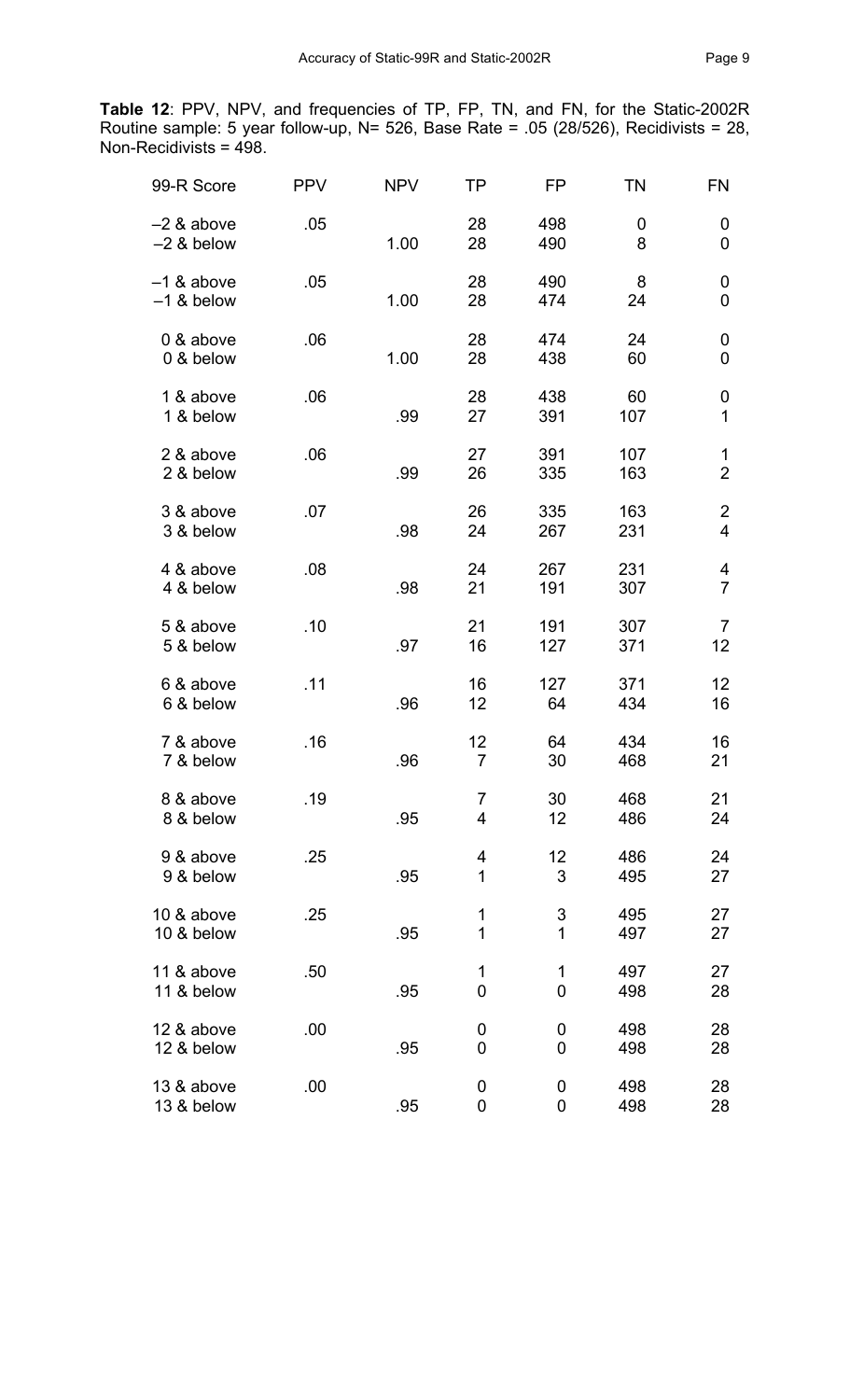**Table 13**: PPV, NPV, and frequencies of TP, FP, TN, and FN, for the Static-2002R Non-Routine sample: 5 year follow-up, N= 1121, Base Rate = .20 (222/1121), Recidivists = 222, Non-Recidivists = 899

| 99-R Score                   | <b>PPV</b> | <b>NPV</b> | TP                   | FP         | <b>TN</b>           | FN         |
|------------------------------|------------|------------|----------------------|------------|---------------------|------------|
| $-2$ & above<br>$-2$ & below | .20        | 1.00       | 222<br>222           | 899<br>897 | 0<br>$\overline{2}$ | 0<br>0     |
| $-1$ & above<br>$-1$ & below | .20        | .89        | 222<br>221           | 897<br>891 | $\overline{2}$<br>8 | 0<br>1     |
| 0 & above<br>0 & below       | .20        | .92        | 221<br>219           | 891<br>864 | 8<br>35             | 1<br>3     |
| 1 & above<br>1 & below       | .20        | .95        | 219<br>217           | 864<br>803 | 35<br>96            | 3<br>5     |
| 2 & above<br>2 & below       | .21        | .93        | 217<br>209           | 803<br>724 | 96<br>175           | 5<br>13    |
| 3 & above<br>3 & below       | .22        | .94        | 209<br>204           | 724<br>627 | 175<br>272          | 13<br>18   |
| 4 & above<br>4 & below       | .25        | .89        | 204<br>172           | 627<br>489 | 272<br>410          | 18<br>50   |
| 5 & above<br>5 & below       | .26        | .87        | 172<br>144           | 489<br>370 | 410<br>529          | 50<br>78   |
| 6 & above<br>6 & below       | .28        | .86        | 144<br>117           | 370<br>239 | 529<br>660          | 78<br>105  |
| 7 & above<br>7 & below       | .33        | .85        | 117<br>87            | 239<br>160 | 660<br>739          | 105<br>135 |
| 8 & above<br>8 & below       | .35        | .83        | 87<br>50             | 160<br>80  | 739<br>819          | 135<br>172 |
| 9 & above<br>9 & below       | .38        | .82        | 50<br>28             | 80<br>34   | 819<br>865          | 172<br>194 |
| 10 & above<br>10 & below     | .44        | .80        | 28<br>$\overline{7}$ | 34<br>16   | 865<br>883          | 194<br>215 |
| 11 & above<br>11 & below     | .30        | .80        | $\overline{7}$<br>3  | 16<br>4    | 883<br>895          | 215<br>219 |
| 12 & above<br>12 & below     | .43        | .80        | $\mathfrak 3$<br>0   | 4<br>1     | 895<br>898          | 219<br>222 |
| 13 & above<br>13 & below     | .00        | .80        | 0<br>0               | 1<br>0     | 898<br>899          | 222<br>222 |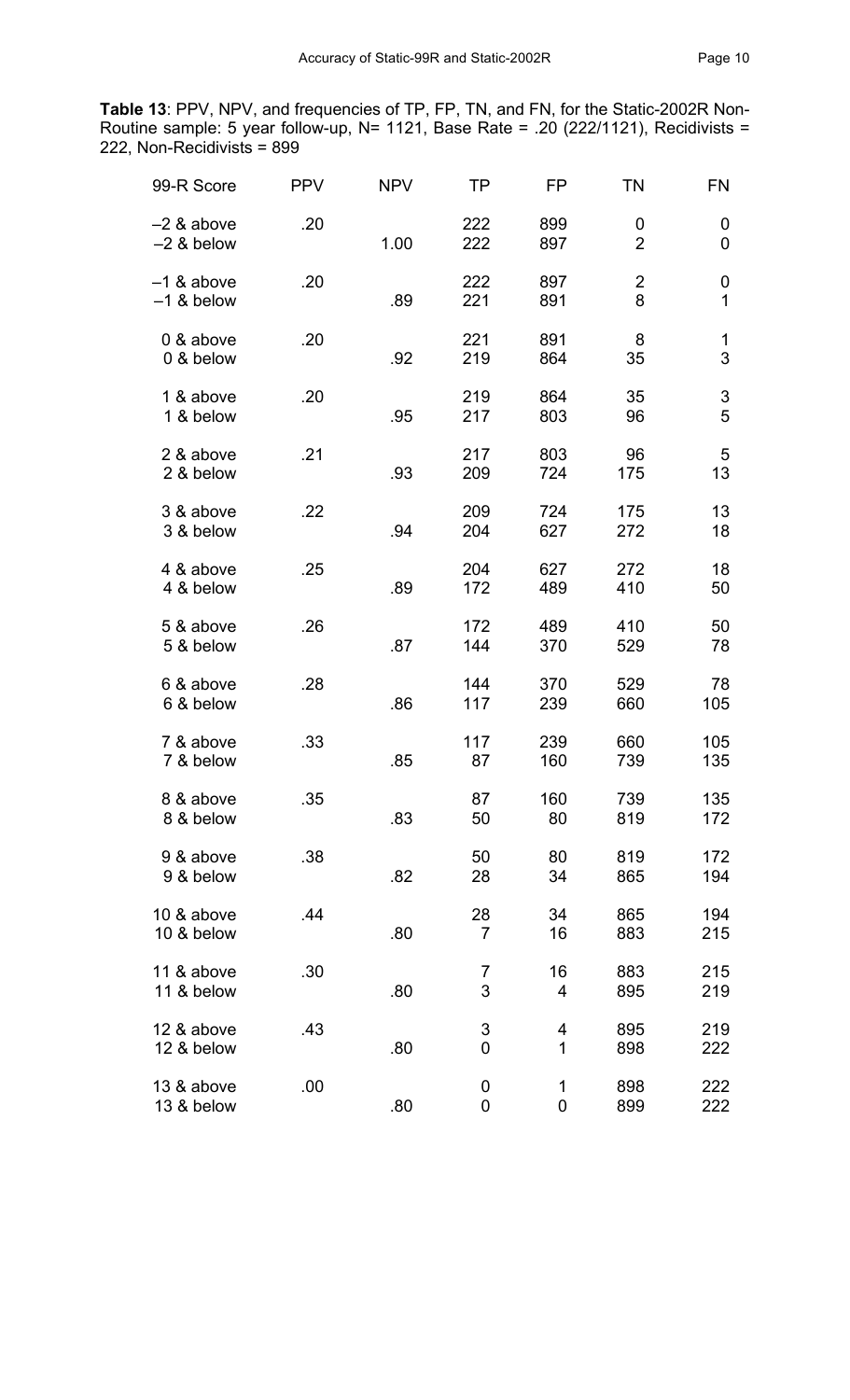**Table 14**: PPV, NPV, and frequencies of TP, FP, TN, and FN, for the Static-2002R High-Risk sample: 5 year follow-up, N= 931, Base Rate = .22 (204/931), Recidivists = 204, Non-Recidivists = 727.

| 99-R Score                   | <b>PPV</b> | <b>NPV</b> | <b>TP</b>                      | FP                | <b>TN</b>  | <b>FN</b>                    |
|------------------------------|------------|------------|--------------------------------|-------------------|------------|------------------------------|
| $-2$ & above<br>$-2$ & below | .22        | .00        | 204<br>204                     | 727<br>727        | 0<br>0     | 0<br>0                       |
| $-1$ & above<br>$-1$ & below | .22        | 1.00       | 204<br>204                     | 727<br>726        | 0<br>1     | $\boldsymbol{0}$<br>0        |
| 0 & above<br>0 & below       | .22        | .92        | 204<br>202                     | 726<br>705        | 1<br>22    | 0<br>$\overline{2}$          |
| 1 & above<br>1 & below       | .22        | .94        | 202<br>201                     | 705<br>676        | 22<br>51   | $\overline{\mathbf{c}}$<br>3 |
| 2 & above<br>2 & below       | .23        | .90        | 201<br>193                     | 676<br>628        | 51<br>99   | $\mathbf{3}$<br>11           |
| 3 & above<br>3 & below       | .24        | .92        | 193<br>188                     | 628<br>552        | 99<br>175  | 11<br>16                     |
| 4 & above<br>4 & below       | .25        | .86        | 188<br>158                     | 552<br>436        | 175<br>291 | 16<br>46                     |
| 5 & above<br>5 & below       | .27        | .85        | 158<br>133                     | 436<br>335        | 291<br>392 | 46<br>71                     |
| 6 & above<br>6 & below       | .28        | .84        | 133<br>107                     | 335<br>215        | 392<br>512 | 71<br>97                     |
| 7 & above<br>7 & below       | .33        | .82        | 107<br>79                      | 215<br>142        | 512<br>585 | 97<br>125                    |
| 8 & above<br>8 & below       | .36        | .80        | 79<br>45                       | 142<br>72         | 585<br>655 | 125<br>159                   |
| 9 & above<br>9 & below       | .38        | .80        | 45<br>28                       | 72<br>31          | 655<br>696 | 159<br>176                   |
| 10 & above<br>10 & below     | .47        | .78        | 28<br>$\overline{7}$           | 31<br>15          | 696<br>712 | 176<br>197                   |
| 11 & above<br>11 & below     | .32        | .78        | 7<br>3                         | 15<br>4           | 712<br>723 | 197<br>201                   |
| 12 & above<br>12 & below     | .43        | .78        | $\ensuremath{\mathsf{3}}$<br>0 | 4<br>$\mathbf{1}$ | 723<br>726 | 201<br>204                   |
| 13 & above<br>13 & below     | .00        | .78        | $\mathbf 0$<br>0               | 1<br>0            | 726<br>727 | 204<br>204                   |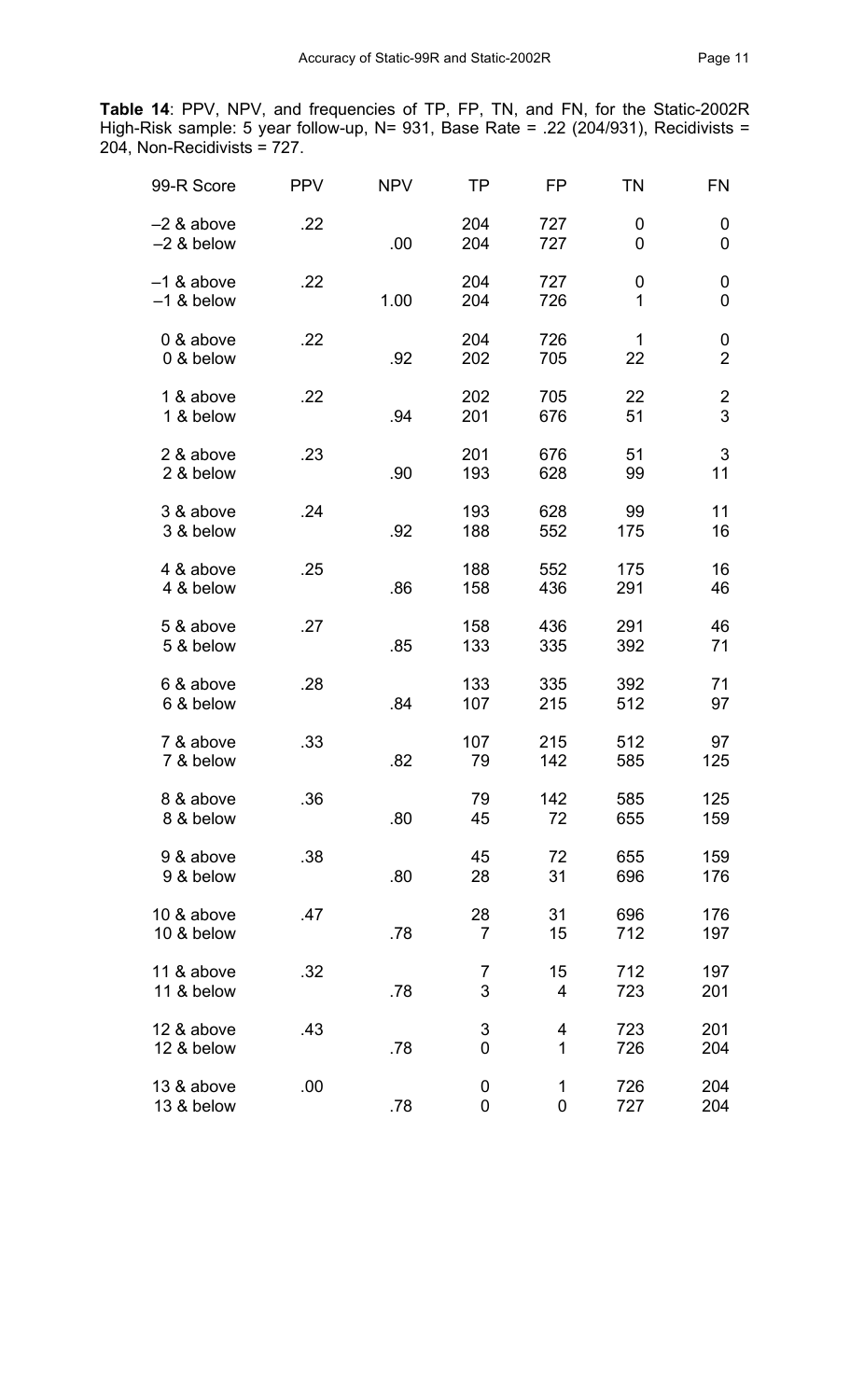**Table 15**: PPV, NPV, and frequencies of TP, FP, TN, and FN, for the Static-2002R Non-Routine sample: 10 year follow-up, N= 766, Base Rate =. 27 (209/766), Recidivists = 209, Non-Recidivists = 557.

| 99-R Score                   | <b>PPV</b> | <b>NPV</b> | <b>TP</b>           | FP                | <b>TN</b>           | FN         |
|------------------------------|------------|------------|---------------------|-------------------|---------------------|------------|
| $-2$ & above<br>$-2$ & below | .27        | 1.00       | 209<br>209          | 557<br>556        | 0<br>1              | 0<br>0     |
| $-1$ & above<br>$-1$ & below | .27        | .80        | 209<br>208          | 556<br>553        | 1<br>$\overline{4}$ | 0<br>1     |
| 0 & above<br>0 & below       | .27        | .88        | 208<br>206          | 553<br>534        | 4<br>23             | 1<br>3     |
| 1 & above<br>1 & below       | .28        | .93        | 206<br>204          | 534<br>491        | 23<br>66            | 3<br>5     |
| 2 & above<br>2 & below       | .29        | .91        | 204<br>197          | 491<br>436        | 66<br>121           | 5<br>12    |
| 3 & above<br>3 & below       | .31        | .90        | 197<br>189          | 436<br>367        | 121<br>190          | 12<br>20   |
| 4 & above<br>4 & below       | .34        | .83        | 189<br>153          | 367<br>282        | 190<br>275          | 20<br>56   |
| 5 & above<br>5 & below       | .35        | .80        | 153<br>121          | 282<br>213        | 275<br>344          | 56<br>88   |
| 6 & above<br>6 & below       | .36        | .79        | 121<br>97           | 213<br>142        | 344<br>415          | 88<br>112  |
| 7 & above<br>7 & below       | .41        | .77        | 97<br>74            | 142<br>95         | 415<br>462          | 112<br>135 |
| 8 & above<br>8 & below       | .44        | .75        | 74<br>41            | 95<br>47          | 462<br>510          | 135<br>168 |
| 9 & above<br>9 & below       | .47        | .74        | 41<br>26            | 47<br>23          | 510<br>534          | 168<br>183 |
| 10 & above<br>10 & below     | .53        | .73        | 26<br>5             | 23<br>12          | 534<br>545          | 183<br>204 |
| 11 & above<br>11 & below     | .29        | .73        | $\overline{5}$<br>3 | 12<br>3           | 545<br>554          | 204<br>206 |
| 12 & above<br>12 & below     | .50        | .73        | $\mathsf 3$<br>0    | 3<br>$\mathbf{1}$ | 554<br>556          | 206<br>209 |
| 13 & above<br>13 & below     | .00        | .73        | 0<br>$\mathbf 0$    | 1<br>$\mathbf 0$  | 556<br>557          | 209<br>209 |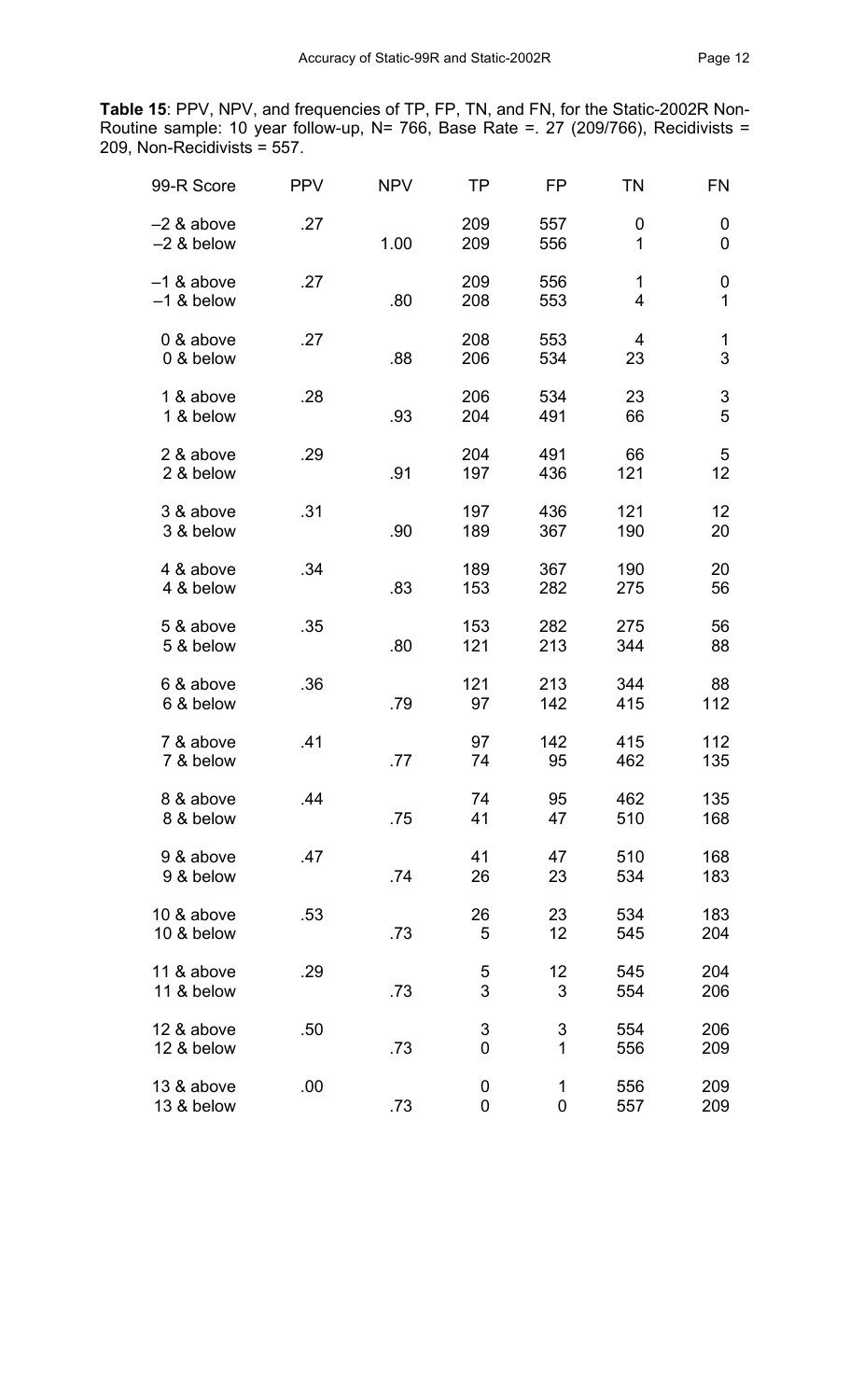**Table 16**: PPV, NPV, and frequencies of TP, FP, TN, and FN, for the Static-2002R High-Risk sample: 10 year follow-up, N= 642, Base Rate = .29 (189/642), Recidivists = 189, Non-Recidivists = 453.

| 99-R Score                   | <b>PPV</b> | <b>NPV</b> | TP                             | FP                                        | <b>TN</b>  | <b>FN</b>                    |
|------------------------------|------------|------------|--------------------------------|-------------------------------------------|------------|------------------------------|
| $-2$ & above<br>$-2$ & below | .29        | .00        | 189<br>189                     | 453<br>453                                | 0<br>0     | 0<br>0                       |
| $-1$ & above<br>$-1$ & below | .29        | .00        | 189<br>189                     | 453<br>453                                | 0<br>0     | 0<br>0                       |
| 0 & above<br>0 & below       | .29        | .89        | 189<br>187                     | 453<br>437                                | 0<br>16    | 0<br>$\overline{2}$          |
| 1 & above<br>1 & below       | .30        | .93        | 187<br>186                     | 437<br>414                                | 16<br>39   | $\overline{\mathbf{c}}$<br>3 |
| 2 & above<br>2 & below       | .31        | .88        | 186<br>179                     | 414<br>377                                | 39<br>76   | 3<br>10                      |
| 3 & above<br>3 & below       | .32        | .88        | 179<br>171                     | 377<br>323                                | 76<br>130  | 10<br>18                     |
| 4 & above<br>4 & below       | .35        | .80        | 171<br>138                     | 323<br>250                                | 130<br>203 | 18<br>51                     |
| 5 & above<br>5 & below       | .36        | .76        | 138<br>109                     | 250<br>195                                | 203<br>258 | 51<br>80                     |
| 6 & above<br>6 & below       | .36        | .76        | 109<br>87                      | 195<br>129                                | 258<br>324 | 80<br>102                    |
| 7 & above<br>7 & below       | .40        | .75        | 87<br>66                       | 129<br>87                                 | 324<br>366 | 102<br>123                   |
| 8 & above<br>8 & below       | .43        | .73        | 66<br>38                       | 87<br>43                                  | 366<br>410 | 123<br>151                   |
| 9 & above<br>9 & below       | .47        | .73        | 38<br>26                       | 43<br>21                                  | 410<br>432 | 151<br>163                   |
| 10 & above<br>10 & below     | .55        | .71        | 26<br>5                        | 21<br>11                                  | 432<br>442 | 163<br>184                   |
| 11 & above<br>11 & below     | .31        | .71        | 5<br>3                         | 11<br>3                                   | 442<br>450 | 184<br>186                   |
| 12 & above<br>12 & below     | .50        | .71        | $\ensuremath{\mathsf{3}}$<br>0 | $\ensuremath{\mathsf{3}}$<br>$\mathbf{1}$ | 450<br>452 | 186<br>189                   |
| 13 & above<br>13 & below     | .00        | .71        | $\pmb{0}$<br>$\mathbf 0$       | $\mathbf 1$<br>$\mathbf 0$                | 452<br>453 | 189<br>189                   |